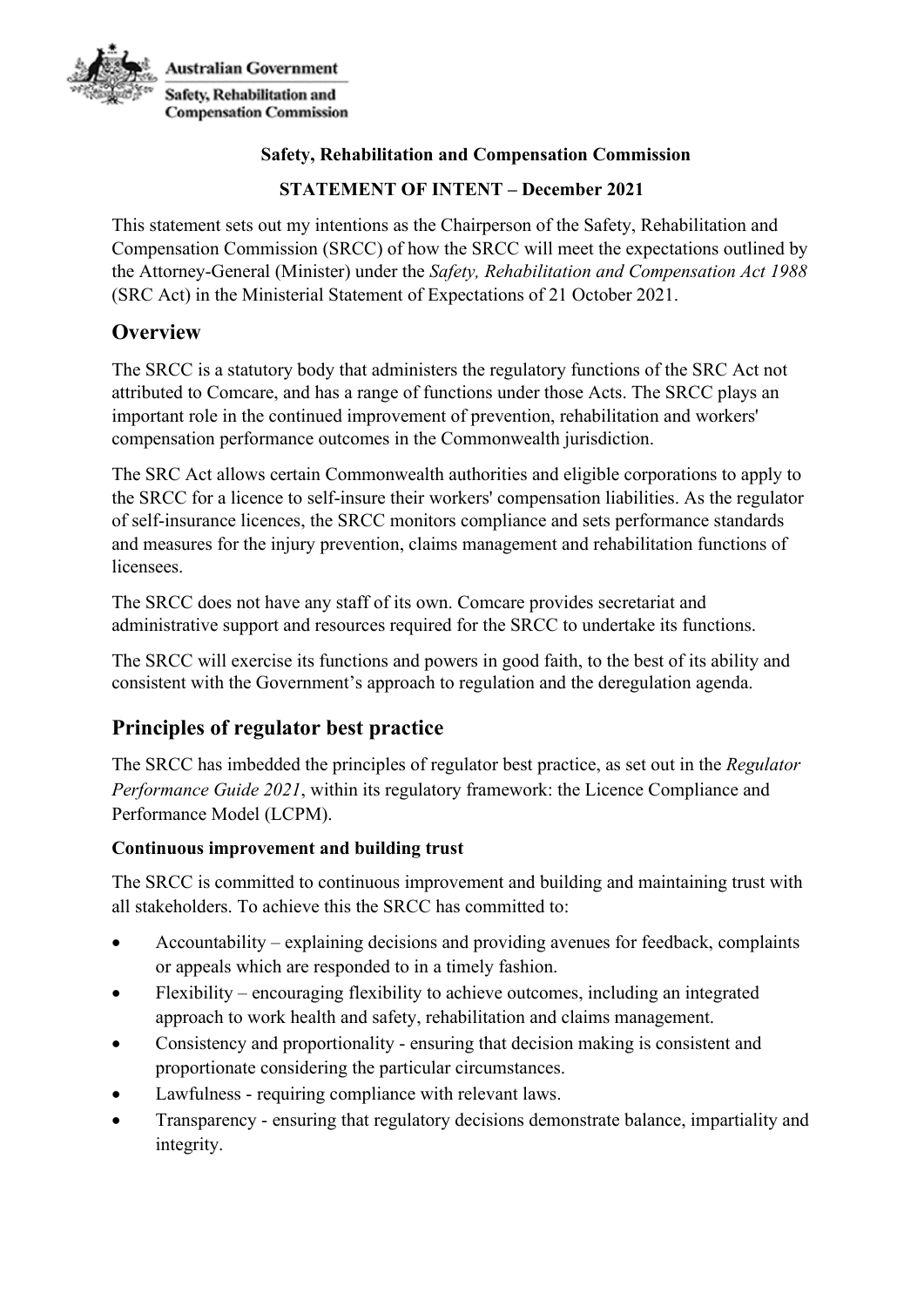

#### **Risk-based and data driven**

The SRCC recognises the importance of regulation being risk-based and data driven. The SRCC has committed to the following to achieve this:

- A systems-based approach to regulation applying a flexible systems-based approach directed to the attainment of desired outcomes, rather than meeting specified process requirements.
- Data driven using available data to monitor performance and support regulatory decision making.

#### **Collaboration and engagement**

The SRCC acknowledges that regulators need to be transparent and responsive, implementing regulation in a modern and collaborative way. To achieve this, the SRCC will be:

- Contemporary reviewing, monitoring and updating policies and practices, including clearly defined corporate governance arrangements, to ensure the regulatory framework remains contemporary and relevant.
- Consultative encouraging effective consultation and collaboration with, and participation by, all stakeholders which includes workers and their representatives.

#### **Stakeholder engagement**

The SRCC is committed to transparency in regulatory decisions which demonstrate balance, impartiality and integrity. To achieve transparency in regulatory decision making, the SRCC meets annually with licensees and employee representatives to understand the risks and challenges that they face in a changing environment.

The SRCC will continue to seek opportunities to engage and consult genuinely with the Government, Comcare, licensees and workers and their representatives.

#### **Innovation and regulatory change**

In support of the Government's objective of continual improvement, the SRCC monitors its LCPM to ensure that it remains contemporary and does not impose unnecessary regulatory burden on licensees.

The SRCC seeks high levels of compliance against the LCPM by ensuring regulatory requirements are as uncomplicated as possible and readily understood, as well as ensuring that the direct and indirect transaction costs of compliance are as low as practicable. These are factors that can lead to non-compliance, which defeats the purpose of regulation and compromises business growth and innovation.

Regular reviews of the LCPM will be carried out to ensure that licensees and the SRCC can respond to the changing social, technological and commercial context in which they operate, while ensuring compliance with regulatory requirements.